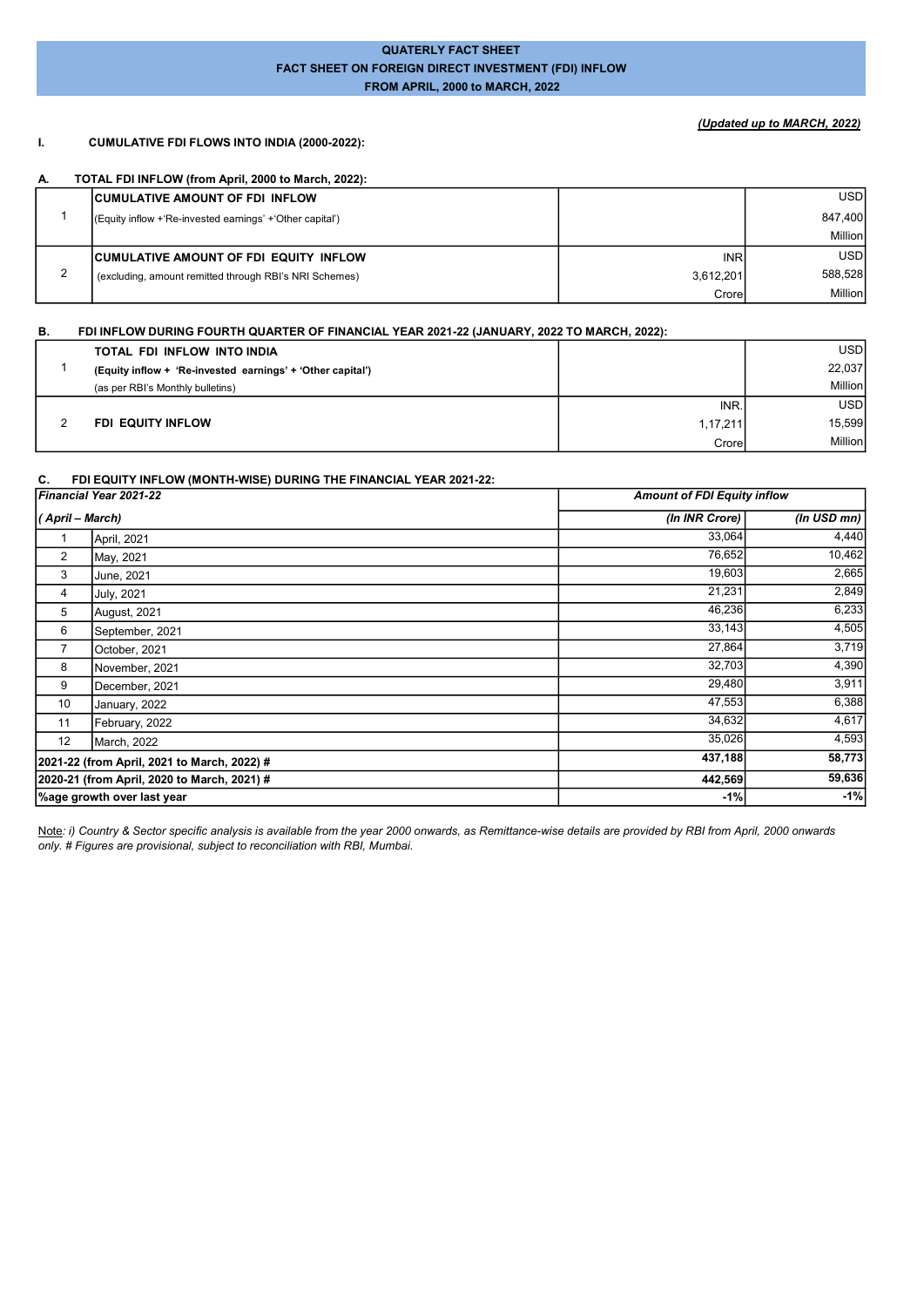## D. SHARE OF TOP INVESTING COUNTRIES FDI EQUITY INFLOW (Financial year):

|                |                                            |                                      | 2019-20    | 2020-21    | 2021-22    | Cumulative             | %age to total |
|----------------|--------------------------------------------|--------------------------------------|------------|------------|------------|------------------------|---------------|
|                |                                            | Amt. in Rupees                       | $(ApriI -$ | $(ApriI -$ | $(ApriI -$ | inflow                 | inflow        |
| Ranks          | Country                                    | Crores/Amt. in<br><b>USD Million</b> | March)     | March)     | March)     |                        | (in terms     |
|                |                                            |                                      |            |            |            | (April, 00 - March, 22 | of USD)       |
| $\mathbf{1}$   | <b>MAURITIUS</b>                           | <b>Rupees Crores</b>                 | 57.785     | 41.661     | 69.945     | 9,07,547               |               |
|                |                                            | <b>USD Million</b>                   | 8.241      | 5.639      | 9.392      | 157.742                | 27%           |
| 2              | <b>SINGAPORE</b>                           | <b>Rupees Crores</b>                 | 103,615    | 129,227    | 1,18,235   | 8,57,024               |               |
|                |                                            | USD Million                          | 14.671     | 17,419     | 15,878     | 130,967                | 22%           |
| 3              | U.S.A.                                     | Rupees Crores                        | 29,850     | 102,499    | 78,527     | 3,57,248               |               |
|                |                                            | USD Million                          | 4,223      | 13,823     | 10,549     | 54,151                 | 9%            |
| 4              | NETHERLANDS                                | <b>Rupees Crores</b>                 | 46.071     | 20,830     | 34,442     | 2,63,594               |               |
|                |                                            | USD Million                          | 6,500      | 2,789      | 4,620      | 41,261                 | 7%            |
| 5              | <b>JAPAN</b>                               | <b>Rupees Crores</b>                 | 22,774     | 14,441     | 11,187     | 2,21,733               |               |
|                |                                            | USD Million                          | 3.226      | 1,950      | 1,494      | 36.942                 | 6%            |
| 6              | U.K.                                       | <b>Rupees Crores</b>                 | 10,041     | 15,225     | 12,211     | 1,77,848               |               |
|                |                                            | <b>USD Million</b>                   | 1,422      | 2,043      | 1,647      | 31.902                 | 5%            |
| $\overline{7}$ | <b>CAYMAN ISLANDS</b>                      | <b>Rupees Crores</b>                 | 26,397     | 20,779     | 28,383     | 99,010                 |               |
|                |                                            | <b>USD Million</b>                   | 3,702      | 2,799      | 3,818      | 14,153                 | 2%            |
| 8              | Germany                                    | Rupees Crores                        | 3,467      | 4,910      | 5,421      | 79,276                 |               |
|                |                                            | USD Million                          | 488        | 667        | 728        | 13,591                 | 2%            |
| 9              | <b>UAE</b>                                 | <b>Rupees Crores</b>                 | 2,393      | 31,242     | 7,699      | 80,643                 |               |
|                |                                            | <b>USD Million</b>                   | 339        | 4,203      | 1,032      | 12,225                 | 2%            |
| 10             | ICYPRUS                                    | Rupees Crores                        | 6,449      | 2,839      | 1,735      | 62,567                 |               |
|                |                                            | USD Million                          | 879        | 386        | 233        | 11,367                 | 2%            |
|                | TOTAL FDI EQUITY INFLOW FROM ALL COUNTRIES | <b>Rupees Crores</b>                 | 353,558    | 442,569    | 4,37,188   | 36,12,201              |               |
|                |                                            | <b>USD Million</b>                   | 49,977     | 59,636     | 58,773     | 588,528                |               |

\* Includes inflow under NRI Schemes of RBI.

Note:

i. Cumulative country-wise FDI equity inflow (from April, 2000 to March, 2022) are at – Annex-'A'.

ii. %age worked out in USD terms & FDI inflow received through FIPB/SIA+ RBI's Automatic Route + acquisition of existing shares only.

iii. Figures are provisional.

## E. SECTORS ATTRACTING HIGHEST FDI EQUITY INFLOW:

| 2019-20<br>2020-21<br>2021-22<br>Cumulative<br>% age to total inflow<br>Amt. in Rupees<br>$(ApriI -$<br>$(ApriI -$<br>$(ApriI -$<br>inflow<br>Crores/Amt. in<br>Ranks<br>Sector<br>(April, $00 -$<br>March)<br>March)<br>March)<br><b>USD Million</b><br>(In terms of USD)<br>March, 22)<br>55,429<br>37,542<br>53.165<br>5,62,438<br>Rupees Crores<br>$\mathbf{1}$<br><b>ISERVICES SECTOR **</b><br>7.854<br>5.060<br>7,131<br>94,195<br><b>USD Million</b><br>54,250<br>194,291<br>1,07,762<br>5,78,060<br><b>Rupees Crores</b><br>$\overline{2}$<br><b>ICOMPUTER SOFTWARE &amp; HARDWARE</b><br>7,673<br>26,145<br>14,461<br>85,517<br><b>USD Million</b><br>4,980<br>2,27,053<br>30,940<br>2,884<br><b>Rupees Crores</b><br>3<br><b>TELECOMMUNICATIONS</b><br>392<br>4.445<br>668<br>38,331<br><b>USD Million</b><br>32,406<br>19,349<br>33,779<br>2,29,132<br><b>Rupees Crores</b><br>4<br><b>TRADING</b><br>4,574<br>2.608<br>4.538<br>34.741<br><b>USD Million</b><br>51,624<br>2,07,480<br>19,753<br>12,115<br><b>Rupees Crores</b><br>5<br>IAUTOMOBILE INDUSTRY<br>2,824<br>1,637<br>6.994<br>32.842<br><b>USD Million</b><br>24,178<br>1,90,801<br>14,510<br>58,240<br>CONSTRUCTION (INFRASTRUCTURE)<br><b>Rupees Crores</b><br>6<br><b>ACTIVITIES</b><br>3,248<br>27,969<br>2,042<br>7,875<br><b>USD Million</b><br><b>CONSTRUCTION DEVELOPMENT:</b><br>932<br>1,28,013<br>4,350<br>3,117<br><b>Rupees Crores</b><br>$\overline{7}$<br>Townships, housing, built-up infrastructure<br>125<br>26.209<br>and construction-development projects<br>617<br>422<br><b>USD Million</b><br>7,202<br>1,12,057<br>7,492<br>6,300<br>CHEMICALS (OTHER THAN<br><b>Rupees Crores</b><br>8<br><b>FERTILIZEINR)</b><br>1,058<br>847<br>966<br>19.452<br><b>USD Million</b><br>10,552<br>1,09,382<br>3.650<br>11.015<br><b>Rupees Crores</b><br>9<br><b>IDRUGS &amp; PHARMACEUTICALS</b><br>1,490<br>518<br>1,414<br>19,405<br><b>USD Million</b><br>14.970<br>10,002<br>16,783<br>1,01,381<br><b>Rupees Crores</b><br>10<br><b>IMETALLURGICAL INDUSTRIES</b><br>1,340<br>2,101<br>2,272<br>17,015<br><b>USD Million</b> |  |  |  |  |     |
|----------------------------------------------------------------------------------------------------------------------------------------------------------------------------------------------------------------------------------------------------------------------------------------------------------------------------------------------------------------------------------------------------------------------------------------------------------------------------------------------------------------------------------------------------------------------------------------------------------------------------------------------------------------------------------------------------------------------------------------------------------------------------------------------------------------------------------------------------------------------------------------------------------------------------------------------------------------------------------------------------------------------------------------------------------------------------------------------------------------------------------------------------------------------------------------------------------------------------------------------------------------------------------------------------------------------------------------------------------------------------------------------------------------------------------------------------------------------------------------------------------------------------------------------------------------------------------------------------------------------------------------------------------------------------------------------------------------------------------------------------------------------------------------------------------------------------------------------------------------------------------------------------------------------------------------------------------------------------------------------------------------------------------------------------------------------------------------------------------------------|--|--|--|--|-----|
|                                                                                                                                                                                                                                                                                                                                                                                                                                                                                                                                                                                                                                                                                                                                                                                                                                                                                                                                                                                                                                                                                                                                                                                                                                                                                                                                                                                                                                                                                                                                                                                                                                                                                                                                                                                                                                                                                                                                                                                                                                                                                                                      |  |  |  |  |     |
|                                                                                                                                                                                                                                                                                                                                                                                                                                                                                                                                                                                                                                                                                                                                                                                                                                                                                                                                                                                                                                                                                                                                                                                                                                                                                                                                                                                                                                                                                                                                                                                                                                                                                                                                                                                                                                                                                                                                                                                                                                                                                                                      |  |  |  |  |     |
|                                                                                                                                                                                                                                                                                                                                                                                                                                                                                                                                                                                                                                                                                                                                                                                                                                                                                                                                                                                                                                                                                                                                                                                                                                                                                                                                                                                                                                                                                                                                                                                                                                                                                                                                                                                                                                                                                                                                                                                                                                                                                                                      |  |  |  |  |     |
|                                                                                                                                                                                                                                                                                                                                                                                                                                                                                                                                                                                                                                                                                                                                                                                                                                                                                                                                                                                                                                                                                                                                                                                                                                                                                                                                                                                                                                                                                                                                                                                                                                                                                                                                                                                                                                                                                                                                                                                                                                                                                                                      |  |  |  |  |     |
|                                                                                                                                                                                                                                                                                                                                                                                                                                                                                                                                                                                                                                                                                                                                                                                                                                                                                                                                                                                                                                                                                                                                                                                                                                                                                                                                                                                                                                                                                                                                                                                                                                                                                                                                                                                                                                                                                                                                                                                                                                                                                                                      |  |  |  |  |     |
|                                                                                                                                                                                                                                                                                                                                                                                                                                                                                                                                                                                                                                                                                                                                                                                                                                                                                                                                                                                                                                                                                                                                                                                                                                                                                                                                                                                                                                                                                                                                                                                                                                                                                                                                                                                                                                                                                                                                                                                                                                                                                                                      |  |  |  |  | 16% |
|                                                                                                                                                                                                                                                                                                                                                                                                                                                                                                                                                                                                                                                                                                                                                                                                                                                                                                                                                                                                                                                                                                                                                                                                                                                                                                                                                                                                                                                                                                                                                                                                                                                                                                                                                                                                                                                                                                                                                                                                                                                                                                                      |  |  |  |  |     |
|                                                                                                                                                                                                                                                                                                                                                                                                                                                                                                                                                                                                                                                                                                                                                                                                                                                                                                                                                                                                                                                                                                                                                                                                                                                                                                                                                                                                                                                                                                                                                                                                                                                                                                                                                                                                                                                                                                                                                                                                                                                                                                                      |  |  |  |  | 14% |
|                                                                                                                                                                                                                                                                                                                                                                                                                                                                                                                                                                                                                                                                                                                                                                                                                                                                                                                                                                                                                                                                                                                                                                                                                                                                                                                                                                                                                                                                                                                                                                                                                                                                                                                                                                                                                                                                                                                                                                                                                                                                                                                      |  |  |  |  |     |
|                                                                                                                                                                                                                                                                                                                                                                                                                                                                                                                                                                                                                                                                                                                                                                                                                                                                                                                                                                                                                                                                                                                                                                                                                                                                                                                                                                                                                                                                                                                                                                                                                                                                                                                                                                                                                                                                                                                                                                                                                                                                                                                      |  |  |  |  | 7%  |
|                                                                                                                                                                                                                                                                                                                                                                                                                                                                                                                                                                                                                                                                                                                                                                                                                                                                                                                                                                                                                                                                                                                                                                                                                                                                                                                                                                                                                                                                                                                                                                                                                                                                                                                                                                                                                                                                                                                                                                                                                                                                                                                      |  |  |  |  |     |
|                                                                                                                                                                                                                                                                                                                                                                                                                                                                                                                                                                                                                                                                                                                                                                                                                                                                                                                                                                                                                                                                                                                                                                                                                                                                                                                                                                                                                                                                                                                                                                                                                                                                                                                                                                                                                                                                                                                                                                                                                                                                                                                      |  |  |  |  | 6%  |
|                                                                                                                                                                                                                                                                                                                                                                                                                                                                                                                                                                                                                                                                                                                                                                                                                                                                                                                                                                                                                                                                                                                                                                                                                                                                                                                                                                                                                                                                                                                                                                                                                                                                                                                                                                                                                                                                                                                                                                                                                                                                                                                      |  |  |  |  |     |
|                                                                                                                                                                                                                                                                                                                                                                                                                                                                                                                                                                                                                                                                                                                                                                                                                                                                                                                                                                                                                                                                                                                                                                                                                                                                                                                                                                                                                                                                                                                                                                                                                                                                                                                                                                                                                                                                                                                                                                                                                                                                                                                      |  |  |  |  | 6%  |
|                                                                                                                                                                                                                                                                                                                                                                                                                                                                                                                                                                                                                                                                                                                                                                                                                                                                                                                                                                                                                                                                                                                                                                                                                                                                                                                                                                                                                                                                                                                                                                                                                                                                                                                                                                                                                                                                                                                                                                                                                                                                                                                      |  |  |  |  |     |
|                                                                                                                                                                                                                                                                                                                                                                                                                                                                                                                                                                                                                                                                                                                                                                                                                                                                                                                                                                                                                                                                                                                                                                                                                                                                                                                                                                                                                                                                                                                                                                                                                                                                                                                                                                                                                                                                                                                                                                                                                                                                                                                      |  |  |  |  | 5%  |
|                                                                                                                                                                                                                                                                                                                                                                                                                                                                                                                                                                                                                                                                                                                                                                                                                                                                                                                                                                                                                                                                                                                                                                                                                                                                                                                                                                                                                                                                                                                                                                                                                                                                                                                                                                                                                                                                                                                                                                                                                                                                                                                      |  |  |  |  |     |
|                                                                                                                                                                                                                                                                                                                                                                                                                                                                                                                                                                                                                                                                                                                                                                                                                                                                                                                                                                                                                                                                                                                                                                                                                                                                                                                                                                                                                                                                                                                                                                                                                                                                                                                                                                                                                                                                                                                                                                                                                                                                                                                      |  |  |  |  | 5%  |
|                                                                                                                                                                                                                                                                                                                                                                                                                                                                                                                                                                                                                                                                                                                                                                                                                                                                                                                                                                                                                                                                                                                                                                                                                                                                                                                                                                                                                                                                                                                                                                                                                                                                                                                                                                                                                                                                                                                                                                                                                                                                                                                      |  |  |  |  |     |
|                                                                                                                                                                                                                                                                                                                                                                                                                                                                                                                                                                                                                                                                                                                                                                                                                                                                                                                                                                                                                                                                                                                                                                                                                                                                                                                                                                                                                                                                                                                                                                                                                                                                                                                                                                                                                                                                                                                                                                                                                                                                                                                      |  |  |  |  | 3%  |
|                                                                                                                                                                                                                                                                                                                                                                                                                                                                                                                                                                                                                                                                                                                                                                                                                                                                                                                                                                                                                                                                                                                                                                                                                                                                                                                                                                                                                                                                                                                                                                                                                                                                                                                                                                                                                                                                                                                                                                                                                                                                                                                      |  |  |  |  |     |
|                                                                                                                                                                                                                                                                                                                                                                                                                                                                                                                                                                                                                                                                                                                                                                                                                                                                                                                                                                                                                                                                                                                                                                                                                                                                                                                                                                                                                                                                                                                                                                                                                                                                                                                                                                                                                                                                                                                                                                                                                                                                                                                      |  |  |  |  | 3%  |
|                                                                                                                                                                                                                                                                                                                                                                                                                                                                                                                                                                                                                                                                                                                                                                                                                                                                                                                                                                                                                                                                                                                                                                                                                                                                                                                                                                                                                                                                                                                                                                                                                                                                                                                                                                                                                                                                                                                                                                                                                                                                                                                      |  |  |  |  |     |
|                                                                                                                                                                                                                                                                                                                                                                                                                                                                                                                                                                                                                                                                                                                                                                                                                                                                                                                                                                                                                                                                                                                                                                                                                                                                                                                                                                                                                                                                                                                                                                                                                                                                                                                                                                                                                                                                                                                                                                                                                                                                                                                      |  |  |  |  | 3%  |

Note:(i)\*\* Services sector includes Financial, Banking, Insurance, Non-Financial / Business, Outsourcing, R&D, Courier, Tech. Testing and Analysis, Other

(ii) Cumulative Sector- wise FDI equity inflow (from April, 2000 to March, 2022) are at – Annex-'B'.

(iii) FDI Sectoral data has been revalidated / reconciled in line with the RBI, which reflects minor changes in the FDI figures (increase/decrease) as compared to the earlier published sectoral data.

(iv) Figures are provisional.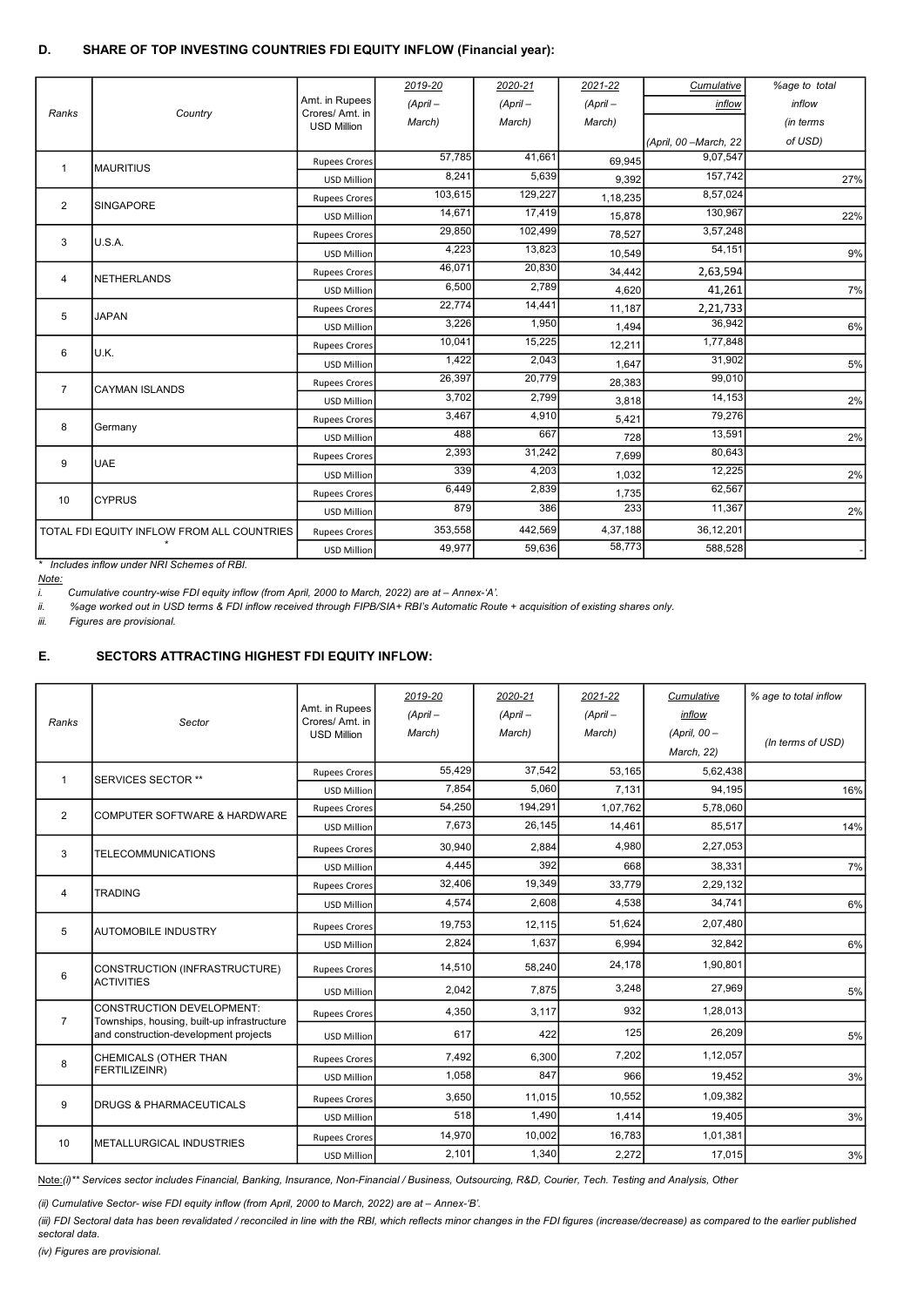# F. STATES/UTs ATTRACTING HIGHEST FDI EQUITY INFLOW

|                | <b>STATE</b>       |                                  | 2019-20      | 2020-21    | 2021-22    | Cumulative      | %age to total |
|----------------|--------------------|----------------------------------|--------------|------------|------------|-----------------|---------------|
| S. No.         |                    | Amt. in Rupees<br>Crores/Amt. in | $(October -$ | $(ApriI -$ | $(ApriI -$ | inflow          | inflow        |
|                |                    | <b>USD Million</b>               | March)       | March)     | March)     | (October, $19-$ | (in terms     |
|                |                    |                                  |              |            |            | March, 22)      | of USD)       |
| $\mathbf{1}$   | <b>MAHARASHTRA</b> | <b>Rupees Crores</b>             | 52,073       | 119,734    | 1,14,964   | 2,88,905        |               |
|                |                    | <b>USD Million</b>               | 7,263        | 16,170     | 15,439     | 39,165          | 28%           |
| $\overline{2}$ | KARNATAKA          | <b>Rupees Crores</b>             | 30,746       | 56,884     | 1,63,795   | 2,51,429        |               |
|                |                    | <b>USD Million</b>               | 4,289        | 7,670      | 22,072     | 34.031          | 24%           |
| 3              | <b>GUJARAT</b>     | <b>Rupees Crores</b>             | 18,964       | 162,830    | 20,169     | 2,01,966        |               |
|                |                    | <b>USD Million</b>               | 2,591        | 21,890     | 2,706      | 27,187          | 19%           |
| 4              | <b>DELHI</b>       | <b>Rupees Crores</b>             | 28,487       | 40,464     | 60,839     | 1,29,974        |               |
|                |                    | <b>USD Million</b>               | 3,973        | 5,471      | 8,189      | 17,659          | 12%           |
| 5              | <b>TAMIL NADU</b>  | <b>Rupees Crores</b>             | 7,230        | 17,208     | 22,396     | 46,840          |               |
|                |                    | <b>USD Million</b>               | 1,006        | 2,323      | 3,003      | 6,333           | 4%            |
| 6              | <b>HARYANA</b>     | <b>Rupees Crores</b>             | 5,198        | 12,559     | 20,971     | 38,737          |               |
|                |                    | <b>USD Million</b>               | 726          | 1,697      | 2798       | 5,222           | 4%            |
| $\overline{7}$ | <b>TELANGANA</b>   | <b>Rupees Crores</b>             | 4,865        | 8,618      | 11,964     | 25,447          |               |
|                |                    | <b>USD Million</b>               | 680          | 1,155      | 1,607      | 3,442           | 2%            |
| 8              | <b>JHARKHAND</b>   | <b>Rupees Crores</b>             | 13,208       | 5,993      | 48         | 19,248          |               |
|                |                    | <b>USD Million</b>               | 1,852        | 792        | 6          | 2,651           | 2%            |
| 9              | <b>RAJASTHAN</b>   | <b>Rupees Crores</b>             | 1,347        | 2,015      | 5,277      | 8,640           |               |
|                |                    | <b>USD Million</b>               | 189          | 272        | 707        | 1,168           | 1%            |
| 10             | <b>WEST BENGAL</b> | <b>Rupees Crores</b>             | 1,363        | 3,115      | 3,195      | 7.680           |               |
|                |                    | <b>USD Million</b>               | 190          | 415        | 428        | 1034            | 1%            |

Note: i. Cumulative State-wise/UT-wise FDI equity inflow (from October, 2019 to March, 2022) are at – Annex-'C'.

ii. %age worked out in USD terms & FDI inflow received through FIPB/SIA+ RBI's Automatic Route + acquisition of existing shares only.

iii. Figures are provisional.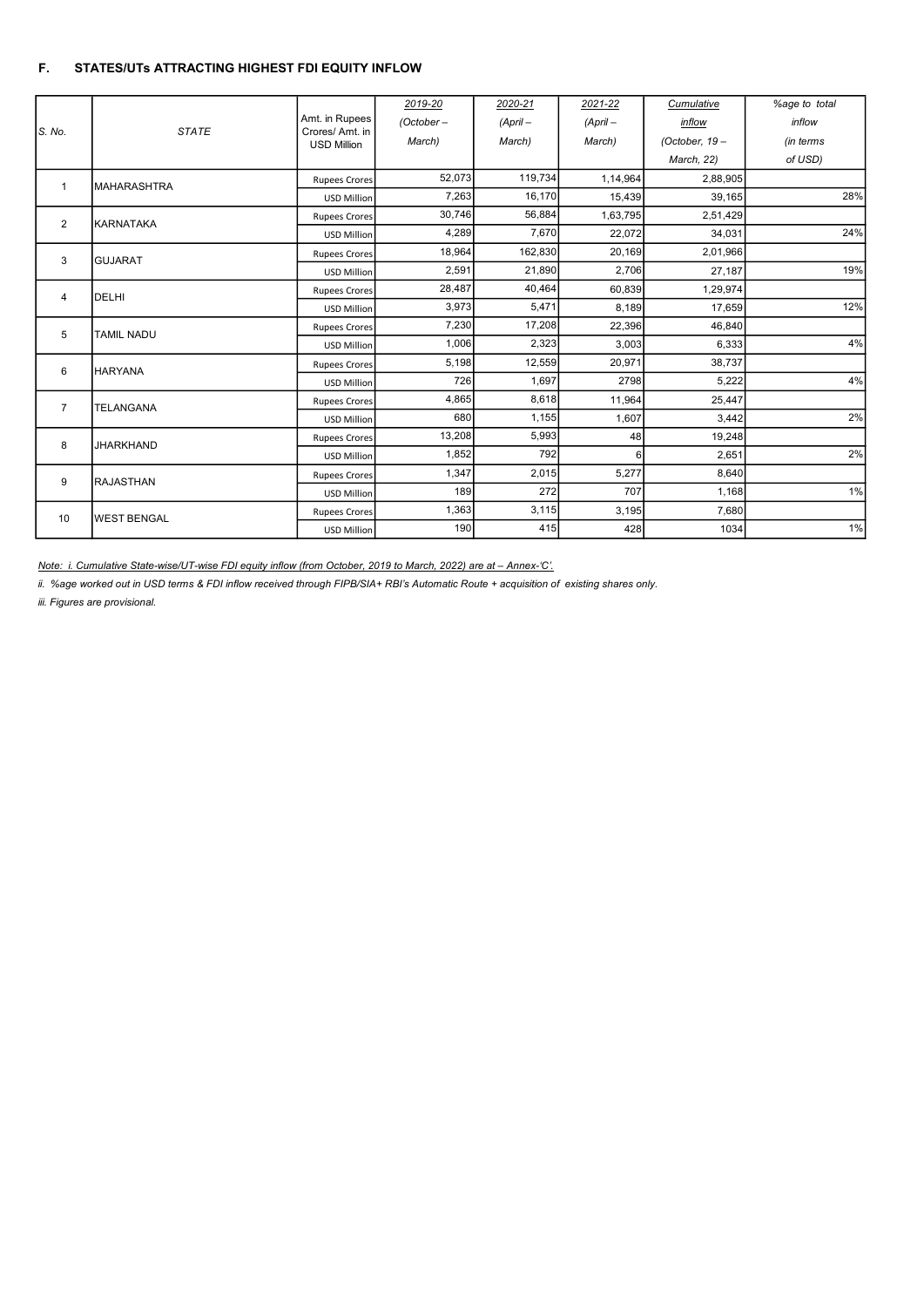## II. FINANCIAL YEAR-WISE FDI INFLOW DATA:

#### A. AS PER INTERNATIONAL BEST PRACTICES:

(Data on FDI have been revised since 2000-01 with expended coverage to approach International Best Practices)

|                |                                          |                                                                                                 |                                                            |                                        |                           | (Amount in USD Million)      |                                                        |                                                                                 |
|----------------|------------------------------------------|-------------------------------------------------------------------------------------------------|------------------------------------------------------------|----------------------------------------|---------------------------|------------------------------|--------------------------------------------------------|---------------------------------------------------------------------------------|
|                |                                          |                                                                                                 |                                                            | <b>FOREIGN DIRECT INVESTMENT (FDI)</b> |                           |                              |                                                        |                                                                                 |
|                |                                          | Equity                                                                                          |                                                            |                                        |                           | <b>FDI INFLOW INTO INDIA</b> |                                                        |                                                                                 |
| <b>S. NO.</b>  | <b>Financial Year (April</b><br>March)   | <b>FIPB Route/</b><br><b>RBI's</b><br><b>Automatic</b><br>Route/<br><b>Acquisition</b><br>Route | <b>Equity</b><br>capital of<br>unincorporat<br>ed bodies # | <b>Re-invested</b><br>earnings +       | Other capital + Total FDI | inlow                        | %age growth<br>over previous<br>year (in USD<br>terms) | <b>Investment by FII's</b><br>Foreign Institutional<br>investoINR Fund<br>(net) |
|                | <b>FINANCIAL YEAR 2000-01 TO 2021-22</b> |                                                                                                 |                                                            |                                        |                           |                              |                                                        |                                                                                 |
| 1              | 2000-01                                  | 2,339                                                                                           | 61                                                         | 1.350                                  | 279                       | 4.029                        |                                                        | 1,847                                                                           |
| $\overline{2}$ | 2001-02                                  | 3,904                                                                                           | 191                                                        | 1,645                                  | 390                       | 6,130                        | $(+)$ 52 %                                             | 1,505                                                                           |
| 3              | 2002-03                                  | 2,574                                                                                           | 190                                                        | 1,833                                  | 438                       | 5,035                        | $(-) 18 %$                                             | 377                                                                             |
| $\overline{4}$ | 2003-04                                  | 2.197                                                                                           | 32                                                         | 1.460                                  | 633                       | 4,322                        | $(-) 14 \%$                                            | 10,918                                                                          |
| 5              | 2004-05                                  | 3,250                                                                                           | 528                                                        | 1.904                                  | 369                       | 6,051                        | $(+)$ 40 %                                             | 8.686                                                                           |
| 6              | 2005-06                                  | 5,540                                                                                           | 435                                                        | 2.760                                  | 226                       | 8,961                        | $(+)$ 48 %                                             | 9,926                                                                           |
| $\overline{7}$ | 2006-07                                  | 15,585                                                                                          | 896                                                        | 5.828                                  | 517                       | 22,826                       | $(+)$ 155 %                                            | 3,225                                                                           |
| 8              | 2007-08                                  | 24,573                                                                                          | 2,291                                                      | 7.679                                  | 300                       | 34,843                       | $(+)$ 53 %                                             | 20,328                                                                          |
| 9              | 2008-09                                  | 31,364                                                                                          | 702                                                        | 9,030                                  | 777                       | 41,873                       | $(+)$ 20 %                                             | $-15,017$                                                                       |
| 10             | 2009-10                                  | 25,606                                                                                          | 1,540                                                      | 8,668                                  | 1,931                     | 37,745                       | $(-) 10 %$                                             | 29,048                                                                          |
| 11             | 2010-11                                  | 21.376                                                                                          | 874                                                        | 11,939                                 | 658                       | 34,847                       | $(-) 08 \%$                                            | 29,422                                                                          |
| 12             | 2011-12                                  | 34.833                                                                                          | 1.022                                                      | 8.206                                  | 2.495                     | 46,556                       | $(+)$ 34 %                                             | 16,812                                                                          |
| 13             | 2012-13                                  | 21,825                                                                                          | 1,059                                                      | 9.880                                  | 1,534                     | 34,298                       | $(-)$ 26%                                              | 27.582                                                                          |
| 14             | 2013-14                                  | 24.299                                                                                          | 975                                                        | 8.978                                  | 1,794                     | 36,046                       | $(+) 5%$                                               | 5,009                                                                           |
| 15             | 2014-15                                  | 30,933                                                                                          | 978                                                        | 9.988                                  | 3,249                     | 45,148                       | $(+)$ 25%                                              | 40,923                                                                          |
| 16             | 2015-16                                  | 40,001                                                                                          | 1,111                                                      | 10,413                                 | 4,034                     | 55,559                       | $(+)$ 23%                                              | $-4,016$                                                                        |
| 17             | 2016-17                                  | 43,478                                                                                          | 1,223                                                      | 12,343                                 | 3,176                     | 60,220                       | $(+) 8\%$                                              | 7,735                                                                           |
| 18             | 2017-18                                  | 44.857                                                                                          | 664                                                        | 12,542                                 | 2,911                     | 60,974                       | $(+) 1%$                                               | 22,165                                                                          |
| 19             | 2018-19                                  | 44.366                                                                                          | 689                                                        | 13.672                                 | 3,274                     | 62,001                       | $(+) 2%$                                               | $-2,225$                                                                        |
| 20             | 2019-20                                  | 49,977                                                                                          | 1,757                                                      | 14,175                                 | 8,482                     | 74,391                       | $(+)$ 20%                                              | 552                                                                             |
| 21             | 2020-21 (P)                              | 59,636                                                                                          | 1,452                                                      | 16,935                                 | 3,950                     | 81,973                       | $(+)$ 10%                                              | 38,725                                                                          |
| 22             | 2021-22 (P)                              | 58,773                                                                                          | 1,052                                                      | 18,647                                 | 5,100                     | 83,572                       | $(+) 2%$                                               | $-14,541$                                                                       |
|                | <b>CUMULATIVE TOTAL</b>                  |                                                                                                 |                                                            |                                        |                           |                              |                                                        |                                                                                 |
|                | (from April, 2000 to March,<br>2022)     | 591,286                                                                                         | 19,722                                                     | 189,875                                | 46,517                    | 847,400                      |                                                        | 238,986                                                                         |

Source: (i) RBI's Bulletin for May, 2022 dt.17.05.2022 (Table No. 34 – FOREIGN INVESTMENT INFLOW).

(ii) Inflow under the acquisition of shares in March, 2011, August, 2011 & October, 2011, include net FDI on account of transfer of participating interest from Reliance Industries Ltd. to BP Exploration (Alpha).

(iii) RBI had included Swap of Shares of USD 3.1 billion under equity components during December 2006.

(iv) Monthly data on components of FDI as per expended coverage are not available. These data, therefore, are not comparable with FDI data for previous yeaINR.

(v) Figures updated by RBI up to December, 2021. Figures are provisional.

(vi) Data in respect of 'Re-invested earnings' & 'Other capital' are estimated as average of previous two yeaINR.

'#' Figures for equity capital of unincorporated bodies are estimates. (P) All figures are provisional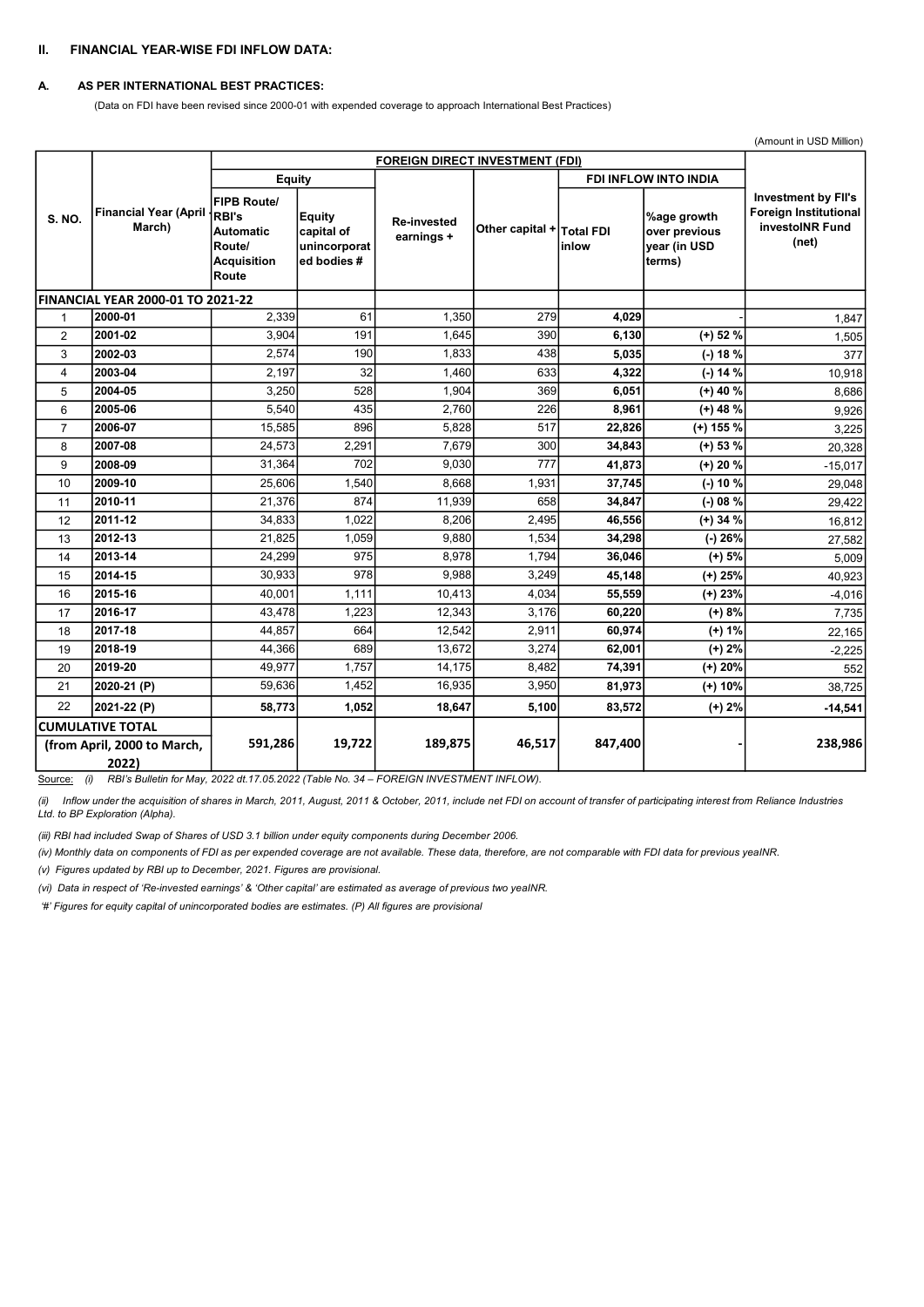# B. DPIIT's – FINANCIAL YEAR-WISE FDI EQUITY INFLOW:

(As per DPIIT's FDI data base – equity capital components only):

| S. No.         | Financial Year (April - March)                     | Amount of FDI Equity inflow | % age growth over<br>previous year (in<br>terms of USD) |           |
|----------------|----------------------------------------------------|-----------------------------|---------------------------------------------------------|-----------|
|                | FINANCIAL YEAR 2000-01 TO 2021-22                  | <b>In INR Crores</b>        | <b>In USD Million</b>                                   |           |
| 1              | 2000-01                                            | 10,733                      | 2,463                                                   |           |
| 2              | 2001-02                                            | 18,654                      | 4,065                                                   | $+$ )65 % |
| 3              | 2002-03                                            | 12,871                      | 2,705                                                   | ( - )33 % |
| 4              | 2003-04                                            | 10,064                      | 2,188                                                   | $-$ )19 % |
| 5              | 2004-05                                            | 14,653                      | 3,219                                                   | $(+)47%$  |
| 6              | 2005-06                                            | 24,584                      | 5,540                                                   | $+$ )72 % |
| $\overline{7}$ | 2006-07                                            | 56,390                      | 12,492                                                  | $(+)125%$ |
| 8              | 2007-08                                            | 98,642                      | 24,575                                                  | $(+)97%$  |
| 9              | 2008-09                                            | 142,829                     | 31,396                                                  | $+$ )28 % |
| 10             | 2009-10                                            | 123,120                     | 25,834                                                  | ( - )18 % |
| 11             | 2010-11                                            | 97,320                      | 21,383                                                  | $-$ )17 % |
| 12             | 2011-12 ^                                          | 165,146                     | 35,121                                                  | $(+)64%$  |
| 13             | 2012-13                                            | 121,907                     | 22,423                                                  | $(-)36%$  |
| 14             | 2013-14                                            | 147,518                     | 24,299                                                  | $(+)8%$   |
| 15             | 2014-15                                            | 181,682                     | 29,737                                                  | (+)22%    |
| 16             | 2015-16                                            | 262,322                     | 40,001                                                  | $(+)35%$  |
| 17             | 2016-17                                            | 291,696                     | 43,478                                                  | $(+)9%$   |
| 18             | 2017-18                                            | 288,889                     | 44,857                                                  | $(+)3%$   |
| 19             | 2018-19                                            | 309,867                     | 44,366                                                  | $(-)1%$   |
| 20             | 2019-20                                            | 353,558                     | 49,977                                                  | $(+)13%$  |
| 21             | 2020-21                                            | 442,569                     | 59,636                                                  | $(+)19%$  |
| 22             | 2021-22                                            | 437,188                     | 58,773                                                  | $(-) 1%$  |
|                | CUMULATIVE TOTAL (from April, 2000 to March, 2022) | 3,612,202                   | 588,528                                                 |           |

Note: *i* includingamount remitted through RBI's-NRI Schemes (2000-2002).

ii. FEDAI (Foreign Exchange DealeINR Association of India) conveINRion rate from rupees to US dollar applied, on the basis of monthly average rate provided by RBI (DEPR), Mumbai^ inflow for the month of March, 2012 are as reported by RBI, consequent to the adjustment made in the figures of March, '11, August, '11 and October, '11.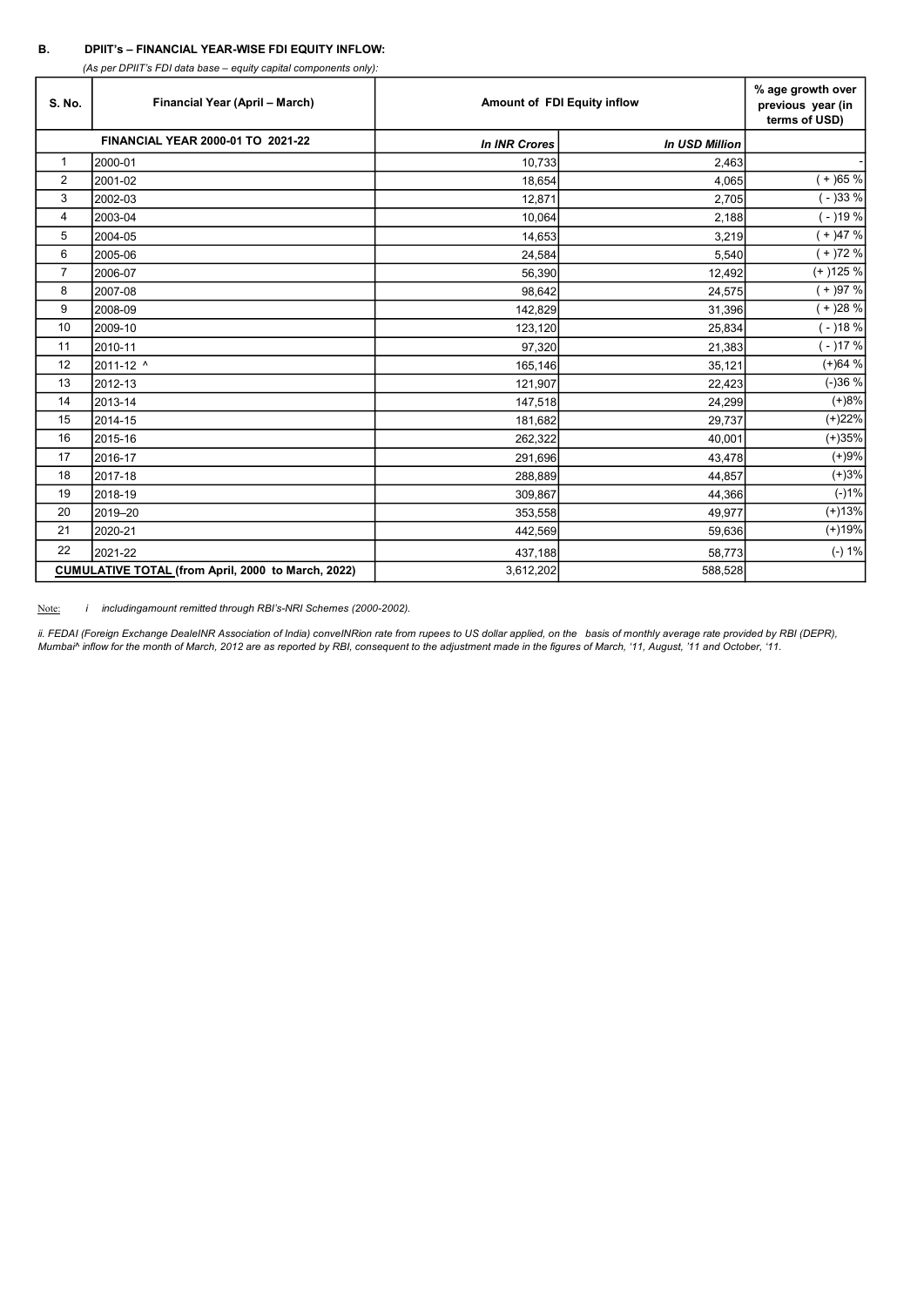# STATEMENT ON COUNTRY-WISE FDI EQUITY INFLOW FROM APRIL 2000 TO MARCH 2022

| Sr. No. | Name of the Country   | Amount of Foreign Direct Investment inflow | %age with inflow |         |
|---------|-----------------------|--------------------------------------------|------------------|---------|
|         |                       | (In INR crore)                             | (In USD million) |         |
|         | Mauritius             | 9,07,547.0483                              | 157,741.7650     | 26.8083 |
| 2       | Singapore             | 8,57,023.8029                              | 130,966.6568     | 22.2579 |
|         | 3U.S.A                | 3,57,248.0004                              | 54,151.4897      | 9.2031  |
| 4       | Netherland            | 2,63,593.8856                              | 41,260.8097      | 7.0123  |
|         | 5 Japan               | 2,21,733.1758                              | 36,942.6395      | 6.2784  |
|         | 6United Kingdom       | 1,77,847.7955                              | 31,901.5593      | 5.4217  |
|         | Cayman Islands        | 99,010.4732                                | 14,152.4984      | 2.4052  |
|         | 8 Germany             | 79,275.5480                                | 13,590.8554      | 2.3098  |
|         | 9UAE                  | 80,642.8907                                | 12,225.1317      | 2.0777  |
|         | 10 Cyprus             | 62,567.3375                                | 11,367.0421      | 1.9318  |
|         | 11 France             | 62,659.6322                                | 10,167.0737      | 1.7279  |
|         | 12 Switzerland        | 60,244.3511                                | 9,340.0649       | 1.5873  |
|         | 13 South Korea        | 33,047.2788                                | 5,182.7419       | 0.8808  |
|         | 14 Hong Kong          | 28,971.0247                                | 4,641.1970       | 0.7888  |
|         | 15 Luxembourg         | 25,420.5849                                | 3,905.2091       | 0.6637  |
|         | 16 Spain              | 21,064.5547                                | 3,561.8534       | 0.6053  |
|         | 17 Italy              | 18,715.6246                                | 3,188.2353       | 0.5418  |
|         | 18 Saudi Arabia       | 23,115.4487                                | 3,145.9018       | 0.5346  |
|         | 19Belgium             | 16,445.1316                                | 2,556.9098       | 0.4345  |
|         | 20 Canada             | 16,210.4084                                | 2,506.4003       | 0.426   |
|         | 21 China              | 15,657.0829                                | 2,451.1920       | 0.4166  |
|         | 22 Sweden             | 12,622.2576                                | 2,135.2435       | 0.3629  |
|         | 23 British Virginia   | 12,056.2083                                | 2,011.6093       | 0.3419  |
|         | 24 Ireland            | 8,895.9171                                 | 1,330.7338       | 0.2262  |
|         | 25 Russia             |                                            |                  |         |
|         |                       | 7,195.3139                                 | 1,267.0130       | 0.2153  |
|         | 26 Malaysia           | 6,781.8708                                 | 1,157.9456       | 0.1968  |
|         | 27 Thailand           | 7,920.8697                                 | 1,149.6853       | 0.1954  |
|         | 28 Australia          | 5,828.6657                                 | 1,039.5118       | 0.1767  |
|         | 29 Denmark            | 6,343.7682                                 | 1,006.2614       | 0.171   |
|         | 30 Taiwan             | 4,924.7944                                 | 724.7966         | 0.1232  |
|         | 31 Poland             | 3,787.5964                                 | 690.8687         | 0.1174  |
|         | 32Bermuda             | 4,502.5265                                 | 647.4055         | 0.11    |
|         | 33 Indonesia          | 3,023.5410                                 | 640.4874         | 0.1089  |
|         | 34 Virgin Islands(US) | 3,920.2801                                 | 575.5723         | 0.0978  |
|         | 35 South Africa       | 3,441.5102                                 | 564.4901         | 0.0959  |
|         | 36 Oman               | 3,041.3883                                 | 561.0480         | 0.0954  |
|         | 37 Austria            | 3,247.3263                                 | 532.2264         | 0.0905  |
|         | 38 Finland            | 3,017.8445                                 | 530.2131         | 0.0901  |
|         | 39 The Bermudas       | 2,252.1984                                 | 502.0691         | 0.0853  |
|         | 40 Qatar              | 3,607.1750                                 | 488.0122         | 0.0829  |
|         | 41 Philippines        | 2,924.1843                                 | 434.9891         | 0.0739  |
|         | 42 Norway             | 2,497.9435                                 | 396.9596         | 0.0675  |
|         | 43 Mexico             | 2,050.7580                                 | 304.6427         | 0.0518  |
|         | 44 Israel             | 1,738.5837                                 | 270.9120         | 0.046   |
|         | 45 Seychelles         | 1,337.0260                                 | 217.5141         | 0.037   |
|         | 46 Turkey             | 1,266.3900                                 | 210.4715         | 0.0358  |
|         | 47 British Isles      | 1,061.1324                                 | 181.8849         | 0.0309  |
|         | 48 Bahrain            | 1,143.1805                                 | 181.6606         | 0.0309  |
|         | 49 Chile              | 721.9769                                   | 151.9337         | 0.0258  |
|         | 50 Morocco            | 673.3467                                   | 140.4069         | 0.0239  |
|         | 51 Portugal           | 771.7958                                   | 120.7920         | 0.0205  |
|         | 52 Guernsey           | 706.7959                                   | 97.5493          | 0.0166  |
|         | 53 Czech Republic     | 652.8556                                   | 97.3732          | 0.0165  |
|         | 54 Sri Lanka          | 578.3251                                   | 96.3029          | 0.0164  |
|         | 55 Kuwait             | 551.3369                                   | 87.5397          | 0.0149  |
|         | 56 Liechtenstein      | 586.3586                                   | 84.9999          | 0.0144  |
|         | 57 West Indies        | 353.8877                                   | 79.1667          | 0.0135  |
|         | 58 New Zealand        | 431.8705                                   | 75.8185          | 0.0129  |
|         | 59 Bahamas            |                                            |                  | 0.0101  |
|         |                       | 343.6948                                   | 59.5797          |         |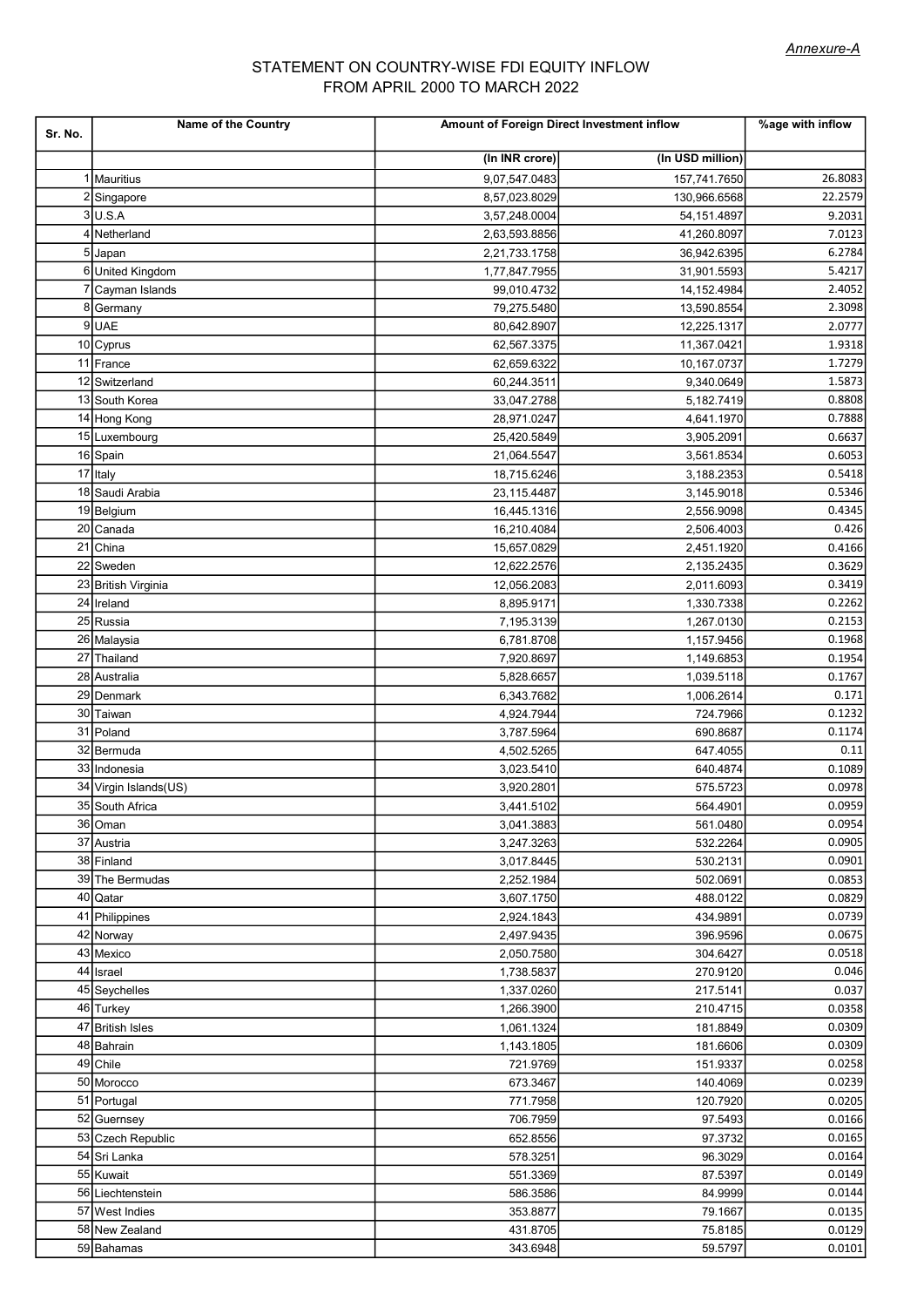| 60 St. Vincent               | 313.3543             | 58.5583            | 0.01             |
|------------------------------|----------------------|--------------------|------------------|
| 61 Cambodia                  | 351.9671             | 50.1655            | 0.0085           |
| 62 Channel Islands           | 277.3765             | 47.7694            | 0.0081           |
| 63 Panama                    | 225.8697             | 46.8060            | 0.008            |
| 64 Korea (North)             | 218.4330             | 41.6657            | 0.0071           |
| 65 Brazil                    | 229.1244             | 39.4117            | 0.0067           |
| 66 SAMOA ISLANDS             | 219.7899             | 33.6003            | 0.0057           |
| 67 Saint Kitts & Nevis       | 147.8834             | 33.5349            | 0.0057           |
| 68 Isle of Man               | 192.0712             | 32.3075            | 0.0055           |
| 69 Jordan                    | 175.6053             | 31.5901            | 0.0054           |
| 70 Samoa<br>71 Iceland       | 212.9892             | 28.6482            | 0.0049           |
| 72 Kenya                     | 144.4912<br>148.7523 | 28.3642<br>28.1750 | 0.0048<br>0.0048 |
| 73 Kazakhstan                | 141.1916             | 27.1228            | 0.0046           |
| 74 Hungary                   | 148.1121             | 25.3459            | 0.0043           |
| 75 Gibraltar                 | 101.7440             | 22.1609            | 0.0038           |
| 76 Scotland                  | 139.2465             | 21.9766            | 0.0037           |
| 77 Slovakia                  | 113.3723             | 18.8755            | 0.0032           |
| 78 Malta                     | 94.0511              | 18.2478            | 0.0031           |
| 79 MOZAMBIQUE                | 112.6293             | 15.6614            | 0.0027           |
| 80 Nigeria                   | 82.2560              | 15.5074            | 0.0026           |
| 81 Brunei Darussalam         | 112.4790             | 15.1439            | 0.0026           |
| 82Liberia                    | 65.5125              | 14.7049            | 0.0025           |
| 83 BELORUSSIA                | 89.9105              | 13.7969            | 0.0023           |
| 84 Belarus                   | 60.1196              | 13.6648            | 0.0023           |
| 85 Romania                   | 77.5967              | 12.9732            | 0.0022           |
| 86 Maldives                  | 70.6975              | 12.2727            | 0.0021           |
| 87 Colombia                  | 73.8510              | 11.0828            | 0.0019           |
| 88 Barbados                  | 78.8621              | 10.6475            | 0.0018           |
| 89 Egypt                     | 66.2670              | 10.3988            | 0.0018           |
| 90 Argentina                 | 47.6162              | 10.3551            | 0.0018           |
| 91 Uganda<br>92 Slovenia     | 66.9363<br>52.0445   | 10.1652<br>10.0607 | 0.0017<br>0.0017 |
| 93 Ukraine                   | 63.3426              | 9.8342             | 0.0017           |
| 94 Greece                    | 53.3819              | 9.1615             | 0.0016           |
| 95 Myanmar                   | 36.1324              | 9.0140             | 0.0015           |
| 96 Ghana                     | 41.0535              | 7.7545             | 0.0013           |
| 97 Belize                    | 36.1372              | 7.1604             | 0.0012           |
| 98 East Africa               | 41.1204              | 6.2858             | 0.0011           |
| 99 Bulgaria                  | 41.4969              | 6.2102             | 0.0011           |
| 100 Uruguay                  | 27.2738              | 5.3673             | 0.0009           |
| 101 Vietnam                  | 35.5891              | 5.3180             | 0.0009           |
| 102 Rep. of Fiji Islands     | 22.2978              | 5.0667             | 0.0009           |
| 103 Tunisia                  | 23.9929              | 4.9574             | 0.0008           |
| 104 Monaco                   | 25.4451              | 4.1007             | 0.0007           |
| 105 Tanzania                 | 20.9492              | 3.5832             | 0.0006           |
| 106 Estonia                  | 23.2354              | 3.5397             | 0.0006           |
| 107 Nepal                    | 18.5386              | 3.3036             | 0.0006           |
| 108 Vanuatu                  | 18.9449              | 3.1958             | 0.0005           |
| 109 Lebanon                  | 19.4330              | 3.1414             | 0.0005           |
| 110 Peru<br>111 SAINT LOUSIA | 21.5295<br>21.2248   | 3.0838<br>3.0656   | 0.0005<br>0.0005 |
| 112 West Africa              | 15.8860              | 3.0283             | 0.0005           |
| 113 Trinidad & Tobago        | 17.0931              | 2.9852             | 0.0005           |
| 114 AZERBAIJAN               | 20.8960              | 2.9081             | 0.0005           |
| 115 Afghanistan              | 17.4115              | 2.5710             | 0.0004           |
| 116 Botswana                 | 15.3610              | 2.3846             | 0.0004           |
| 117 Yemen                    | 8.1996               | 1.9459             | 0.0003           |
| 118 Georgia                  | 12.2949              | 1.7142             | 0.0003           |
| 119 MAINRHALL ISLANDS        | 11.3310              | 1.6377             | 0.0003           |
| 120 SAN MARINO               | 9.4289               | 1.5185             | 0.0003           |
| 121 TAJIKISTAN               | 8.9758               | 1.3720             | 0.0002           |
| $122$ Cuba                   | 4.7317               | 1.0378             | 0.0002           |
| $123$  Iran                  | 6.1776               | 0.9972             | 0.0002           |
| 124 Guyana                   | 4.6037               | 0.9963             | 0.0002           |
| 125 Togolese Republic        | 5.0705               | 0.9240             | 0.0002           |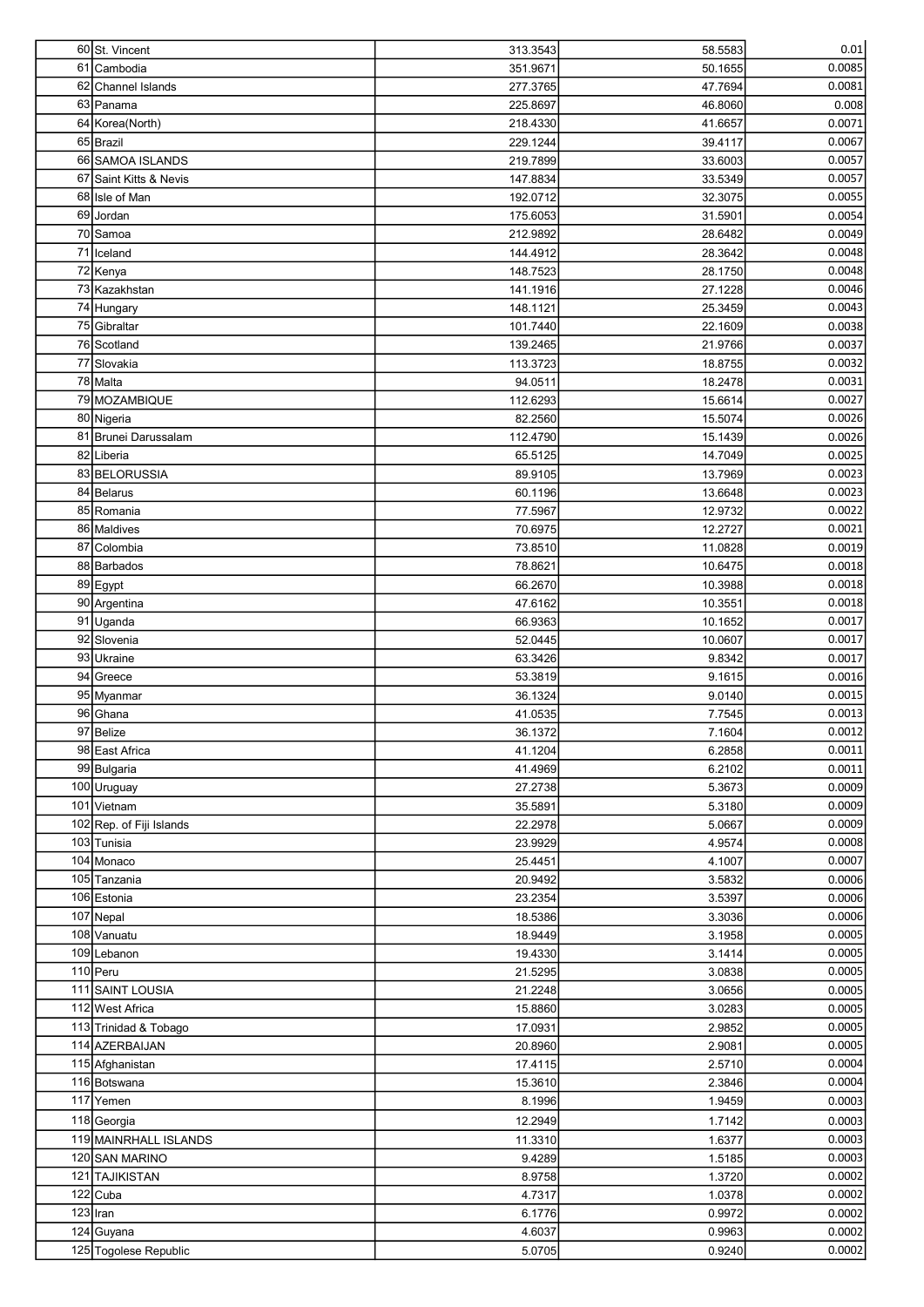| 126 Lithuania                 | 6.1405         | 0.8876       | 0.0002              |
|-------------------------------|----------------|--------------|---------------------|
| 127 Algeria                   | 5.5042         | 0.7928       | 0.0001              |
| 128 Palestine                 | 5.3919         | 0.7190       | 0.0001              |
| 129 Croatia                   | 3.6657         | 0.7083       | 0.0001              |
| 130 Congo (DR)                | 2.6573         | 0.5730       | 0.0001              |
| 131 Jamaica                   | 2.7981         | 0.5130       | 0.0001              |
| 132 Latvia                    | 3.1187         | 0.4982       | 0.0001              |
| 133 Malawi                    | 3.5000         | 0.4914       | 0.0001              |
| 134 Aruba                     | 1.9647         | 0.4271       | 0.0001              |
| 135 Zambia                    | 2.0331         | 0.3458       | 0.0001              |
| 136 Anguilla                  | 1.4715         | 0.2919       | $\Omega$            |
| 137 VATICAN CITY              | 1.8403         | 0.2651       | $\overline{0}$      |
| 138 GABON                     | 1.9888         | 0.2639       | $\boldsymbol{0}$    |
| $139$  Iraq                   | 1.2655         | 0.2566       | $\mathsf{o}\xspace$ |
| 140 Honduras                  | 1.7722         | 0.2480       | $\mathsf{o}\xspace$ |
| 141 Yugoslavia                | 1.1309         | 0.2431       | $\mathbf 0$         |
| 142 SURINAME                  | 1.2959         | 0.2080       | $\mathsf{o}\xspace$ |
| 143 MAURITANIA                | 1.1891         | 0.1619       | $\mathsf{o}\xspace$ |
| 144 Serbia                    | 0.9707         | 0.1420       | $\mathsf{o}\xspace$ |
| 145 St Kitts and Nevis        | 0.9763         | 0.1345       | $\mathsf{o}\xspace$ |
| 146 St. Lucia                 | 0.6240         | 0.0990       | $\boldsymbol{0}$    |
| 147 Bangladesh                | 0.4792         | 0.0766       | $\pmb{0}$           |
| 148 Zimbabwe                  | 0.5534         | 0.0752       | $\boldsymbol{0}$    |
| 149 Angola                    | 0.5000         | 0.0680       | $\mathsf{O}\xspace$ |
| 150 Swaziland                 | 0.4901         | 0.0679       | $\mathsf{o}\xspace$ |
| 151 Libya                     | 0.2750         | 0.0662       | $\mathsf{o}\xspace$ |
| 152 Mongolia                  | 0.2737         | 0.0567       | $\mathsf{o}\xspace$ |
| 153 Djibouti                  | 0.3953         | 0.0537       | $\mathsf{o}\xspace$ |
| 154 Sudan                     | 0.2364         | 0.0488       | $\mathsf{o}\xspace$ |
| 155 Costa Rica                | 0.2926         | 0.0475       | $\mathsf{o}\xspace$ |
| 156 Ivory Coast               | 0.3000         | 0.0469       | $\boldsymbol{0}$    |
| 157 Sierra Leone              | 0.3344         | 0.0446       | $\pmb{0}$           |
| 158 Fiji Island               | 0.2919         | 0.0442       | $\mathbf 0$         |
| 159 Cook Island               | 0.3053         | 0.0428       | $\mathbf 0$         |
| 160 Moldova                   | 0.2459         | 0.0341       | $\boldsymbol{0}$    |
| 161 Cape Verde                | 0.0993         | 0.0146       | $\overline{0}$      |
| 162 Niue Island               | 0.0820         | 0.0115       | $\mathbf{0}$        |
| 163 Muscat                    | 0.0559         | 0.0091       | $\mathbf 0$         |
| 164 Turks and Caicos Islands  | 0.0542         | 0.0079       | $\boldsymbol{0}$    |
| 165 Venezuela                 | 0.0318         | 0.0052       | $\mathsf{O}\xspace$ |
| 166 Kyrgyzstan                | 0.0148         | 0.0027       | $\overline{0}$      |
| 167 Cameroon                  | 0.0150         | 0.0026       | $\overline{0}$      |
| 168 TURKMENISTAN              | 0.0150         | 0.0023       | $\overline{0}$      |
| 169 Bolivia                   | 0.0100         | 0.0023       | 0                   |
| 170 Armenia                   | 0.0150         | 0.0020       | 0                   |
| 171 Syria                     | 0.0116         | 0.0018       | 0                   |
| 172 ECUADOR                   | 0.0080         | 0.0011       | 0                   |
| 173 Paraguay                  | 0.0049         | 0.0008       | 0                   |
| 174 SENEGAL                   | 0.0030         | 0.0004       | 0                   |
| 175 Rwanda                    | 0.0031         | 0.0004       | 0                   |
| 176 Mali Republic             | 0.0001         | 0.0000       | 0                   |
| 177 Niger                     | 0.0000         | 0.0000       | 0                   |
| 178 Country Details Awaited   | 30,982.9385    | 6,980.1997   | 1.1863              |
| 179 NRI ***                   | 20,383.6633    | 4,684.2530   | 0.7961              |
| $180$ FII's                   | 0.2464         | 0.0624       | $\Omega$            |
| Sub-Total                     | 3,611,667.9037 | 588,406.4666 |                     |
| RBI's-NRI Schemes (2000-2002) | 533.06         | 121.33       |                     |
| <b>GRAND TOTAL</b>            | 3,612,200.9637 | 588,527.7966 |                     |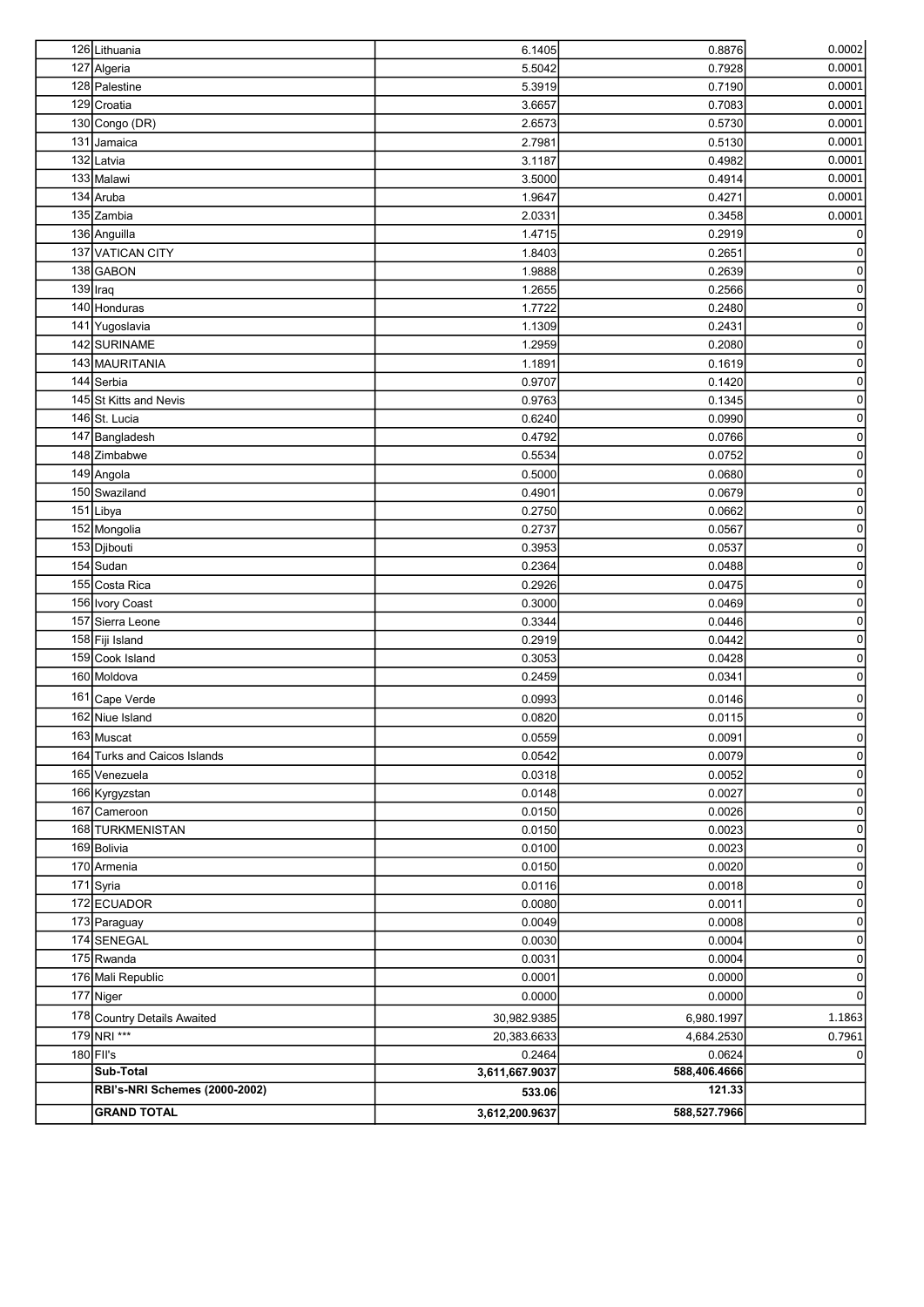# STATEMENT ON SECTOR-WISE FDI EQUITY INFLOW FROM APRIL 2000 TO MARCH 2022

| S.No | <b>Sector</b>                                                       | <b>Amount of FDI inflow</b>    | %age of Total inflow       |                  |
|------|---------------------------------------------------------------------|--------------------------------|----------------------------|------------------|
|      |                                                                     | (In INR crore)                 | (In USD million)           |                  |
|      | 1 SERVICES SECTOR (Fin., Banking, Insurance, Non Fin/Business,      |                                |                            |                  |
|      | Outsourcing, R&D, Courier, Tech. Testing and Analysis, Other)       | 5,62,437.5075                  | 94,194.6218                | 16.0084          |
|      | COMPUTER SOFTWARE & HARDWARE                                        | 5,78,059.6447                  | 85,517.2578                | 14.5337          |
|      | 3 TELECOMMUNICATIONS                                                | 2,27,053.0637                  | 38,331.2023                | 6.5144           |
|      | TRADING                                                             | 2,29,131.9222                  | 34,740.7602                | 5.9042           |
|      |                                                                     |                                |                            |                  |
|      | 5 AUTOMOBILE INDUSTRY<br>6 CONSTRUCTION (INFRASTRUCTURE) ACTIVITIES | 2,07,480.3173<br>1,90,800.6072 | 32,841.6784<br>27,968.9367 | 5.5815<br>4.7533 |
|      | 7 infrastructure and construction-development projects              | 1,28,012.6049                  | 26,209.4130                | 4.4543           |
|      | 8 CHEMICALS (OTHER THAN FERTILIZEINR)                               | 1,12,056.7734                  | 19,452.3355                | 3.3059           |
|      | 9 DRUGS & PHARMACEUTICALS                                           | 1,09,382.0691                  | 19,405.3450                | 3.2979           |
|      | 10 METALLURGICAL INDUSTRIES                                         | 1,01,380.6254                  | 17,014.6036                | 2.8916           |
|      |                                                                     |                                |                            |                  |
| 11   | <b>HOTEL &amp; TOURISM</b>                                          | 99,946.8789                    | 16,387.0088                | 2.785            |
|      | 12 POWER                                                            | 89,371.8255                    | 15,887.2231                | 2.7              |
|      | 13 NON-CONVENTIONAL ENERGY                                          | 74,996.8386                    | 11,623.6508                | 1.9754           |
|      | 14 FOOD PROCESSING INDUSTRIES                                       | 70,035.8369                    | 11,083.8751                | 1.8837           |
|      | 15 ELECTRICAL EQUIPMENTS                                            | 66,240.2865                    | 10,699.6705                | 1.8184           |
|      | 16 INFORMATION & BROADCASTING (INCLUDING PRINT MEDIA)               | 58,825.4097                    | 9,674.3044                 | 1.6442           |
|      | 17 PETROLEUM & NATURAL GAS                                          | 42,105.6796                    | 7,983.7545                 | 1.3568           |
|      | 18 HOSPITAL & DIAGNOSTIC CENTRES                                    | 50,041.5527                    | 7,925.5901                 | 1.347            |
|      | 19 CONSULTANCY SERVICES                                             | 50,247.1247                    | 7,923.6553                 | 1.3466           |
|      | 20 EDUCATION                                                        | 53,837.2837                    | 7,723.8713                 | 1.3127           |
|      | 21 INDUSTRIAL MACHINERY                                             | 36,836.6723                    | 6,193.4872                 | 1.0526           |
|      | 22 CEMENT AND GYPSUM PRODUCTS<br>23 SEA TRANSPORT                   | 30,875.2305<br>30,580.2774     | 5,489.5597<br>4,929.8918   | 0.933<br>0.8378  |
|      | 24 MISCELLANEOUS MECHANICAL & ENGINEERING INDUSTRIES                |                                |                            | 0.6988           |
|      |                                                                     | 22,571.2300                    | 4,112.0654                 |                  |
|      | 25 TEXTILES (INCLUDING DYED, PRINTED)                               | 24,399.9156                    | 3,993.9561                 | 0.6788           |
|      | 26 RETAIL TRADING                                                   | 27,910.9616                    | 3,962.2095                 | 0.6734           |
| 27   | FERMENTATION INDUSTRIES                                             | 24,275.7630                    | 3,943.7425                 | 0.6702           |
|      | 28 ELECTRONICS                                                      | 22,141.8984                    | 3,583.4242                 | 0.609            |
|      | 29 AIR TRANSPORT (INCLUDING AIR FREIGHT)                            | 23,585.3208                    | 3,540.8403                 | 0.6018           |
|      | 30 RUBBER GOODS                                                     | 20,517.1750                    | 3,354.7463                 | 0.5701           |
|      | 31 MINING                                                           | 19,477.5716                    | 3,244.4234                 | 0.5514           |
|      | 32 AGRICULTURE SERVICES                                             | 14,315.1997                    | 2,547.4436                 | 0.4329           |
|      | 33 PRIME MOVER (OTHER THAN ELECTRICAL GENERATOINR)                  | 15,398.8996                    | 2,532.5404                 | 0.4304           |
|      | 34 MEDICAL AND SURGICAL APPLIANCES                                  | 15,104.9345                    | 2,406.4559                 | 0.409            |
|      | 35 SOAPS, COSMETICS & TOILET PREPARATIONS                           | 14,251.1499                    | 2,246.5038                 | 0.3818           |
| 36   |                                                                     |                                |                            |                  |
|      | PRINTING OF BOOKS (INCLUDING LITHO PRINTING INDUSTRY)               | 14,597.6659                    | 2,185.3131                 | 0.3714           |
|      | 37 PORTS                                                            | 6,730.9064                     | 1,637.3011                 | 0.2783           |
|      | 38 PAPER AND PULP (INCLUDING PAPER PRODUCTS)                        | 9,229.1549                     | 1,631.4588                 | 0.2773           |
|      | 39 GLASS                                                            | 8,471.2521                     | 1,312.5527                 | 0.2231           |
|      | 40 RAILWAY RELATED COMPONENTS                                       | 7,513.8514                     | 1,228.5012                 | 0.2088           |
|      | 41 DIAMOND, GOLD ORNAMENTS                                          | 7,115.1789                     | 1,213.0506                 | 0.2062           |
|      | 42 MACHINE TOOLS                                                    | 5,704.2815                     | 1,032.9128                 | 0.1755           |
|      | 43 VEGETABLE OILS AND VANASPATI                                     | 6,185.5309                     | 1,029.6380                 | 0.175            |
| 44   | <b>AGRICULTURAL MACHINERY</b>                                       | 6,338.2622                     | 985.7979                   | 0.1675           |
|      | 45 CERAMICS                                                         | 4,636.1113                     | 893.1013                   | 0.1518           |
|      | 46 FERTILIZEINR                                                     | 4,089.9723                     | 712.1774                   | 0.121            |
|      | 47 EARTH-MOVING MACHINERY                                           | 3,432.0736                     | 566.7964                   | 0.0963           |
|      | 48 COMMERCIAL, OFFICE & HOUSEHOLD EQUIPMENTS                        | 2,529.4138                     | 453.3666                   | 0.077            |
|      |                                                                     |                                |                            |                  |
|      | 49 SCIENTIFIC INSTRUMENTS                                           | 1,864.3672                     | 303.8255                   | 0.0516           |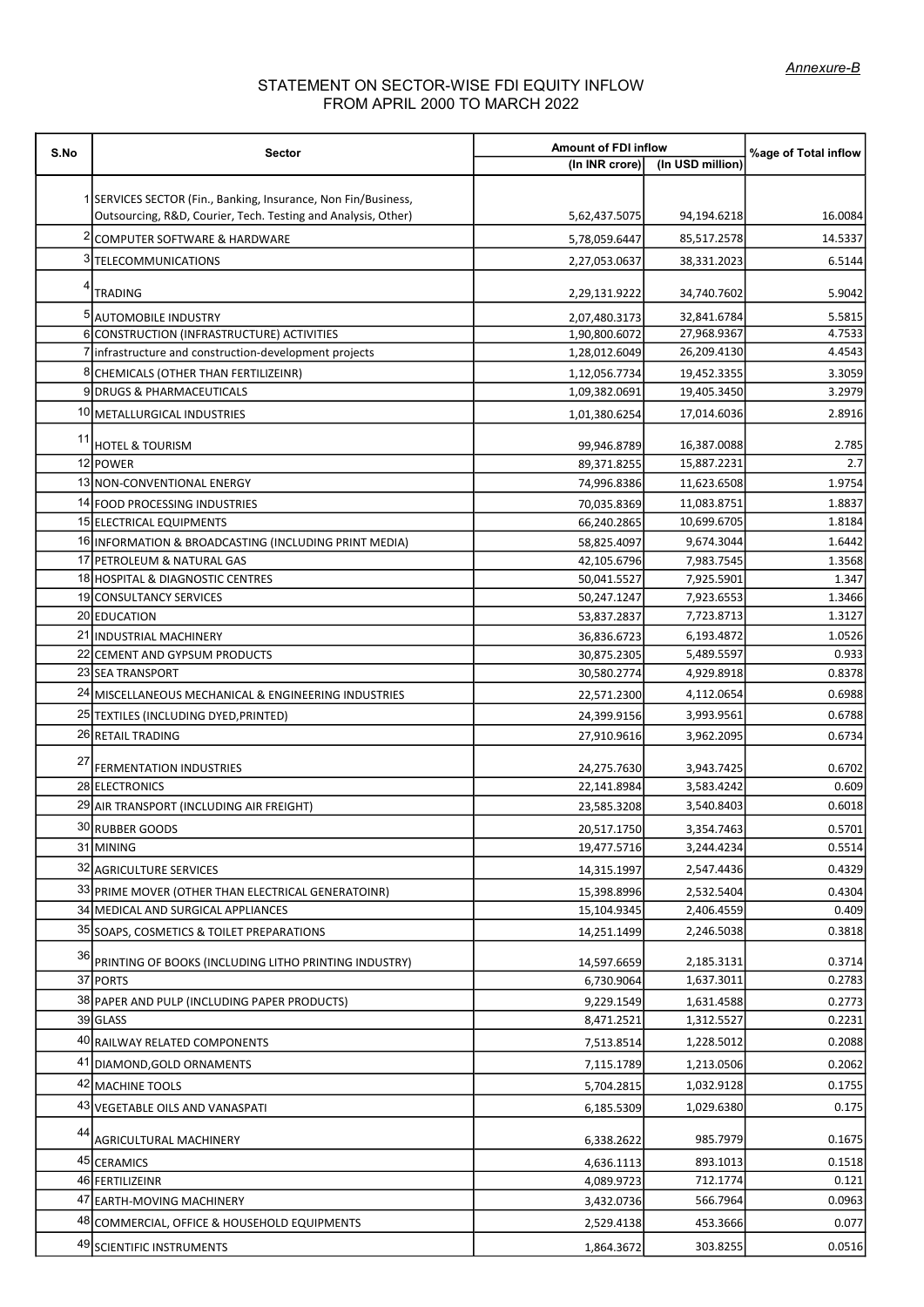|    | 50 BOILEINR AND STEAM GENERATING PLANTS                   | 1,630.8107     | 264.2710     | 0.0449 |
|----|-----------------------------------------------------------|----------------|--------------|--------|
|    | 51 SUGAR                                                  | 1,469.1227     | 239.3857     | 0.0407 |
|    | 52 LEATHER, LEATHER GOODS AND PICKEINR                    | 1,282.5366     | 222.3627     | 0.0378 |
|    | 53 TIMBER PRODUCTS                                        | 1,311.6863     | 214.3000     | 0.0364 |
| 54 | TEA AND COFFEE (PROCESSING & WAREHOUSING COFFEE & RUBBER) | 877.3846       | 163.5014     | 0.0278 |
|    | 55 GLUE AND GELATIN                                       | 988.5138       | 153.5018     | 0.0261 |
|    | 56 DYE-STUFFS                                             | 612.9049       | 102.4552     | 0.0174 |
|    | 57 INDUSTRIAL INSTRUMENTS                                 | 459.1387       | 89.1650      | 0.0152 |
|    | 58 PHOTOGRAPHIC RAW FILM AND PAPER                        | 273.7613       | 67.2860      | 0.0114 |
|    | 59 COAL PRODUCTION                                        | 119.1891       | 27.7332      | 0.0047 |
|    | 60 DEFENCE INDUSTRIES                                     | 78.9968        | 12.5115      | 0.0021 |
| 61 | MATHEMATICAL, SURVEYING AND DRAWING INSTRUMENTS           | 39.7999        | 7.9769       | 0.0014 |
|    | 62 COIR                                                   | 22.0496        | 4.0742       | 0.0007 |
|    | 63 MISCELLANEOUS INDUSTRIES                               | 70,377.9341    | 12,982.1005  | 2.2063 |
|    | Sub-Total                                                 | 3,611,667.9037 | 588,406.4666 |        |
|    | <b>RBI's-NRI Schemes (2000-2002)</b>                      | 533.06         | 121.33       |        |
|    | <b>GRAND TOTAL</b>                                        | 3,612,200.9637 | 588,527.7966 |        |